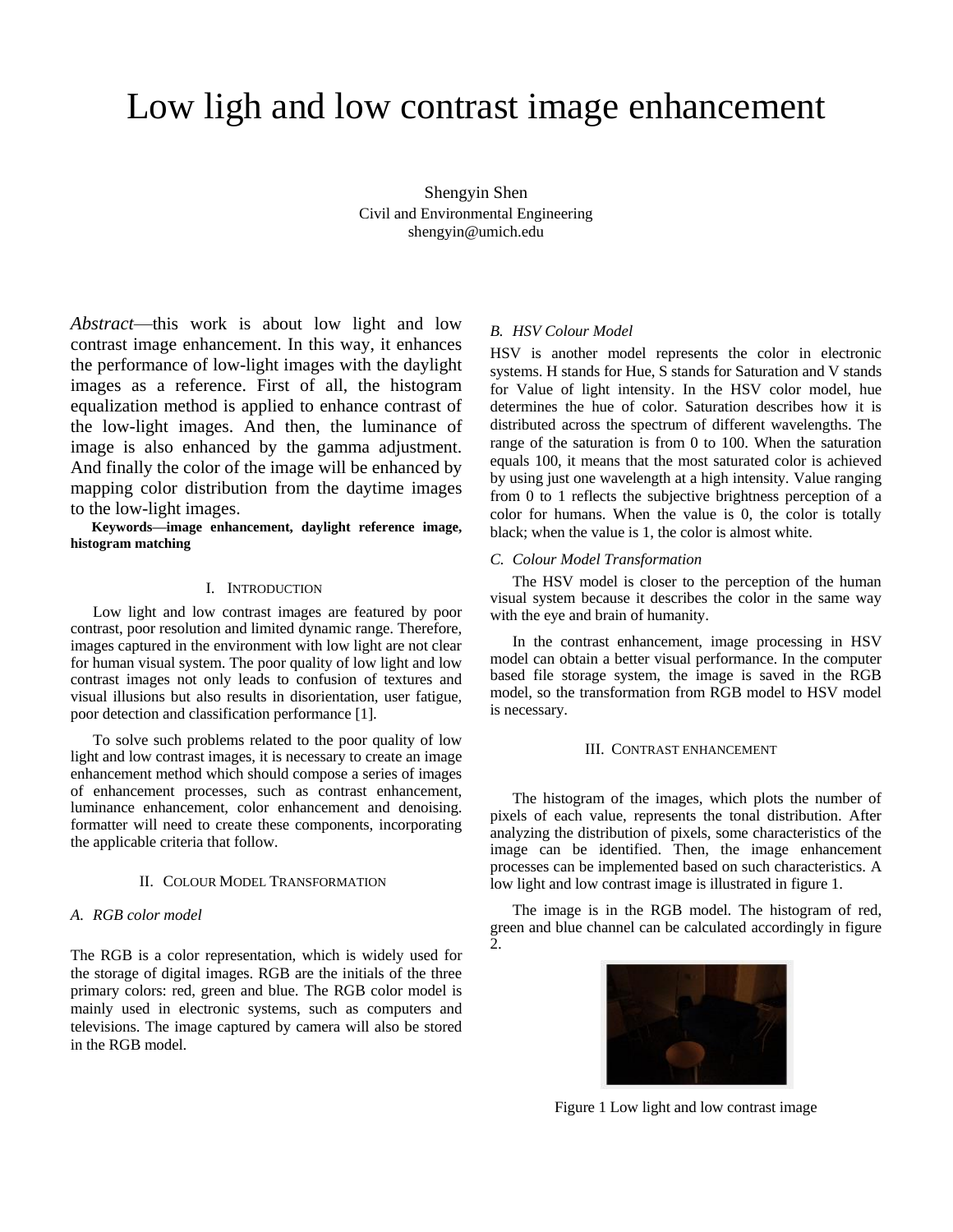

Figure 2 Histograms of low light image in RGB model

In figure 2, the value of red, green and blue is concentrated in a very lower dynamic range, which means the image is very dark. However, the histogram in the RGB model is not suitable for the contrast enhancement. So the image should be converted to HSV model to be used for contrast enhancement. In the HSV histograms, H-channel histogram represents the distribution of different color's hue, S-channel represents the distribution of saturation and V-channel represents for the distribution of lightness [3]. The histogram of three components in HSV model is shown in Figure 3. In the figure 3, it can be seen that the histogram, the values of V-channel is mainly concentrated in a lower region, which means that the image looks very dark.



Figure 3: Histograms of low light image in HSV model

Next, we are going to enhance the contrast of the image by adjusting the histogram of the V-channel. Here, the histogram equalization will be applied. It is achieved by redistributing the light intensity to a wider dynamic range. The histogram equalization is applied to V-channel. The figure 4 and 5 shows the result of the histogram after applying the histogram equalization [2].



Figure 4 V-channel histogram of low light image



Figure 5 V-channel histogram of low light image after histogram equalization

From the figure 4 and 5, it is found that the intensity on equalized histogram is averagely distributed, which means the contrast has been enhanced. The V-channel component of the HSV model represents a grayscale image. Then, by combining the enhanced V-channel image with H-channel and S-channel and converting the color model from HSV to RGB, we can get the contrast enhanced image. The result is shown in figure 6.



**Figure 6 Contrast enhanced image**

#### IV. LUMINANCE ENCHANTMENT

After applying the histogram equalization, the contrast of the image is enhanced, but the light intensity is still in a very lower dynamic range. So the luminance enhancement process is implemented.

The technique of image luminance enhancement we applied here is gamma adjustment. The light intensity is adjusted based on the value of gamma and the gamma is defined by function  $L = I^{\prime}$ 



Figure 7 Gamma adjustment function curves [6]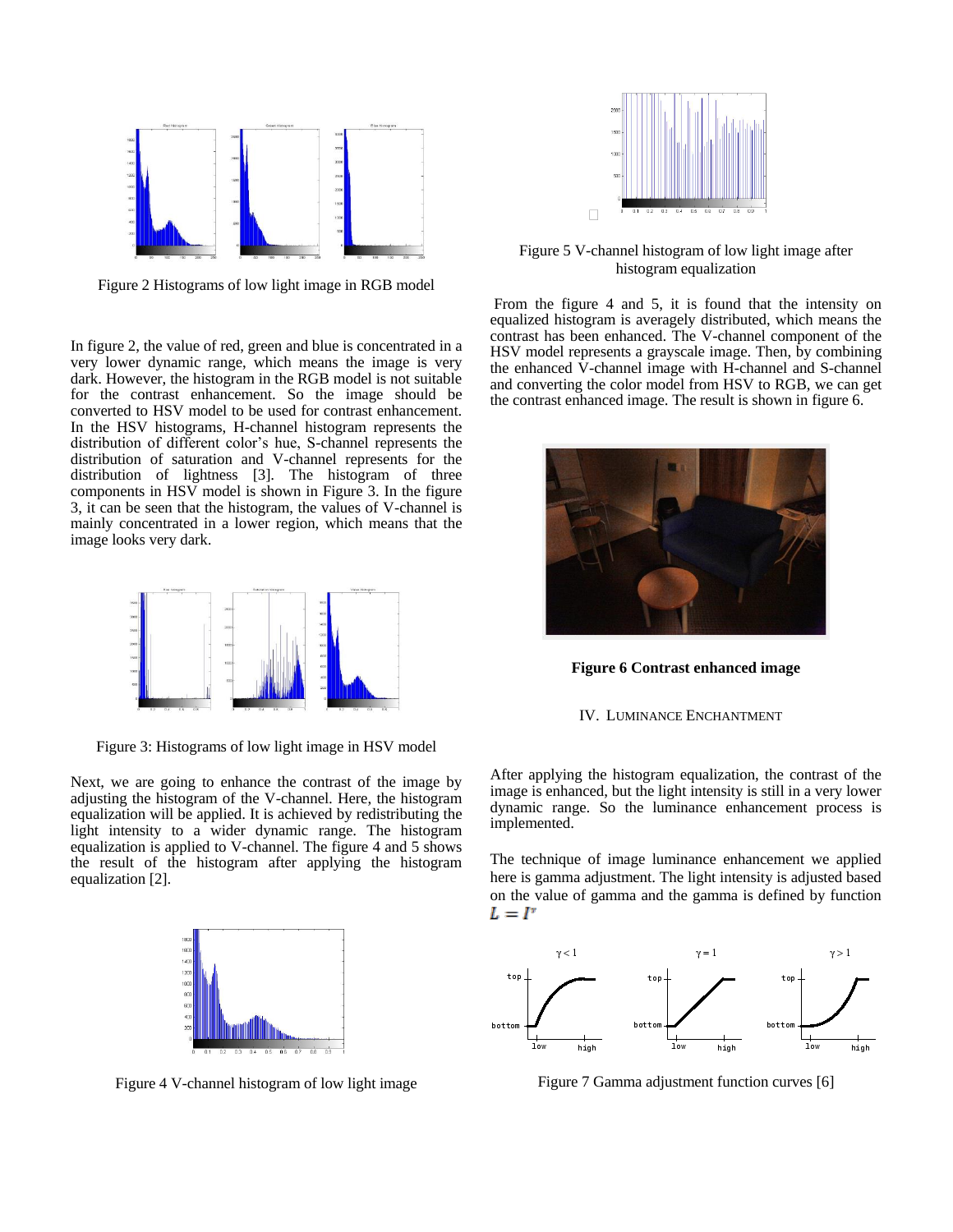In the gamma function,  $L$  is the output luminance,  $I$  is input luminance and  $\gamma$  is the gamma value. The value of gamma determines the shape of the curve [5]. If the value of gamma is lower than 1, the curve will be convex and the pixels in the image will be mapped to a higher light intensity. If the gamma is higher than 1, the pixels will be mapped to a darker intensity. Here, the gamma value is selected as 0.5. The result of luminance enhancement is shown in figure 8. We can see that the luminance of the image is greatly enhanced. Some super dark area in the original low light image becomes lighter and clearer.



#### Figure 8 Luminance enhanced image

## V. DENOSING

For now, the contrast and luminance of the image is enhanced. However, the image is very noisy. The noise of the image is mainly coming from two sources: the camera capability and the image enhancement processing. So, a noiseremoval technique should be used to enhance the overall quality of the image. In this work, a median filter is utilized to remove the noise.

Median filter [2] is a most common noise removal filter for the image processing. It replaces the value of a pixel by the median value of its neighborhood pixels. Median filter has a good effect on random noise, especially on impulse noise which is obvious in our case. Its superiority lies in less blurring so that it is suitable for removing the noise of the enhanced image. In this work, a 3x3 window is used for median filter.



Figure 9 current enhanced image vs. noise removal image

## VI. COLOUR ENHANCEMENT BY HISTOGRAM MATCHING

For the color enhancement, a reference based method is applied. A reference based method is done by using a day light image which is captured in the normal light environment. The day light image will have the same scene as the low light image but the contrast, luminance and the color will be normal compared with the low light image. And here, a histogram matching technique is applied.



**Figure 10 day light image**

For the histogram matching, it is conducted in one dimensional histogram first. For the input image, the probability density function (PDF) of histogram is calculated and then by accumulating the PDF, the cumulative distribution function (CDF) of the input image is calculated.

$$
I = T(i) = \sum_{j=0}^{n} p_{i(i_j)} \quad j = 0, 1, 2, 3 \dots n
$$

Similarly, the CDF of the low light image is also calculated.

$$
R = G(r) = \sum_{l=0}^{n} p_{r(r_l)} \ \ l = 0, 1, 2, 3 \ldots n
$$

And then we will create a reverse function to map the CDF of the day light image into the CDF of the low light image.

$$
\mathcal{G}^{-1}(r) \approx \mathcal{G}^{-1}(i)
$$

And in reality, we use an approximation algorithm to achieve the mapping process: find the n and m which make the following equation has the minimum value.



Figure 11 Procedure of histogram mapping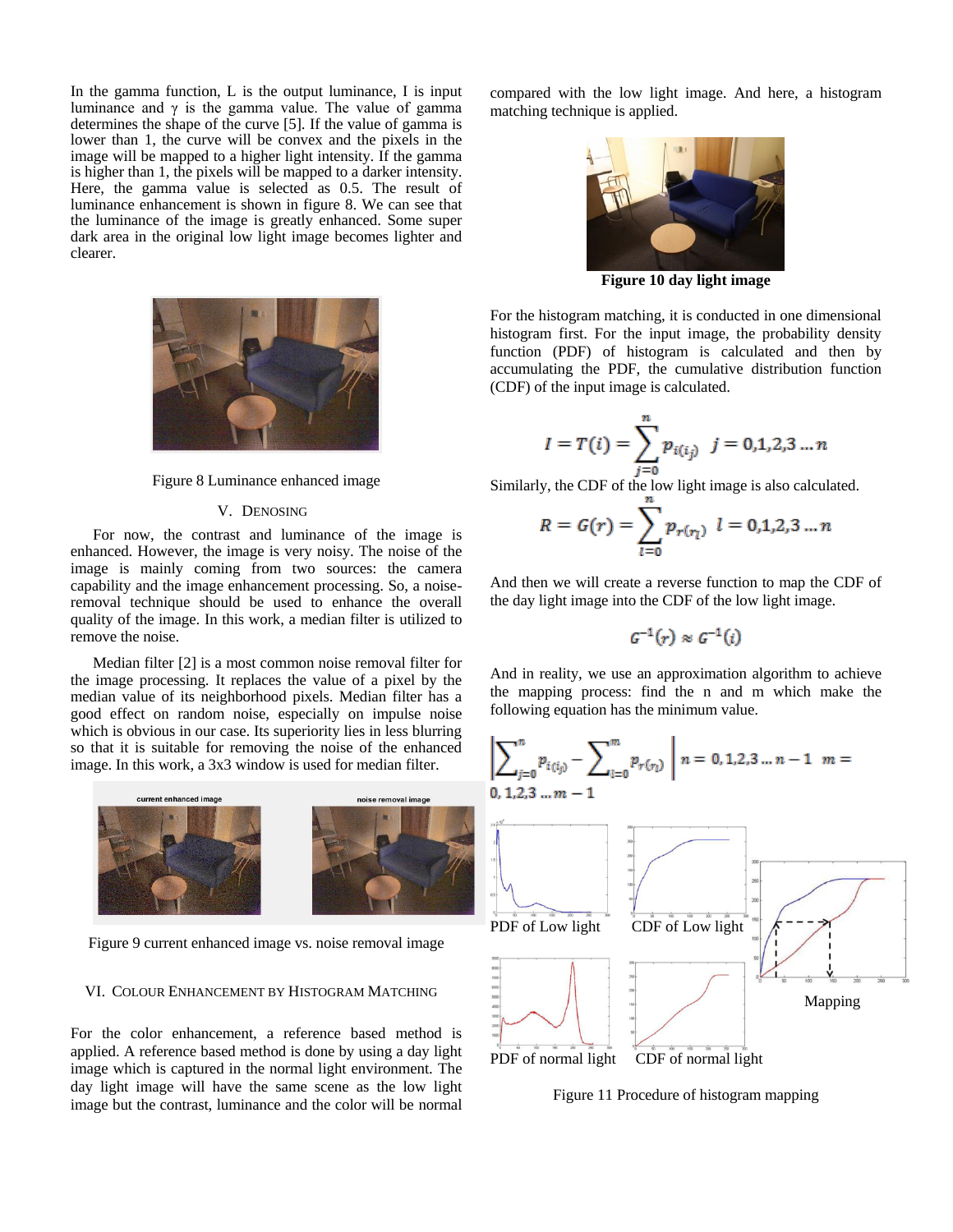As illustrated in Figure 11, the input image is low light and low contrast, and the referenced image is normal light. By applying mapping the histogram, the distribution of pixel intensity of the original image will be re-mapped into a higher level based on the CDF of the referenced image.

Since a color image contains 3 channels, so each channel will be performed in the same procedure. And then by adding the 3 channels together, the low light color image will be enhanced. Figure 11 shows the enhanced image.



**Figure 12 enhanced image**

In the enhanced image, it can be seen that the color, contrast and the luminance is enhanced obviously compared with the original low light image. By referring to the color of the day light image, the color of the low light image is recovered. The performance of the low light image is very close to the day light image.

## VII. RESULT AND DISCUSSION

Here 3 pairs of the result are illustrated: one is captured in the kitchen of the apartment one is captured in the outside of the apartment and the other one is captured in the lab. From the result, the effect of the low light and low contrast image enhancement is quite obvious. The enhanced image performs better in contrast, luminance and color.



**Figure 13 low light image enhancement result 1**



**Figure 14 low light image enhancement result 2**



**Figure 15 low light image enhancement result 3**

In the first example (Figure 13), the low light and day light image has the same scene. Actually the scene of two images are not required exactly same. If the referenced daylight image has a similar scene with the low-light one, then the obtained enhanced image could also perform very well. In the second and third example (Figure 14 and 15), it can be seen that the viewpoint of the daylight image is different from that of the low light image, but the enhanced image still performs normally and very well.

However, if the scene of referenced day light image is totally different from that of the low light image, it will lead to a deviation in the enhanced image (as shown in Figure 16).



**Figure 16 wrong referenced image**

Since the color distribution of the low light image will be forced to match to a wrong reference day light image, then the type of color distribution of the "enhanced image" will be different from the original one. The color will not be correctly recovered. So in order to have a better performance of the enhanced image, an appropriate referenced image should be selected. In the future, the similarity of the scene should be checked before applying the histogram matching to have a good performance.

#### Summary

In this project, I have achieved enhancing the low light and low contrast image in the aspects of the contrast, luminance and color. In particular, the color enhancement is done by referring a day light image. During working on this project, several image processing techniques have been studied, explored and implemented such as color space converting, histogram equalization, gamma correction and also the 2D-filter (2-D convolution) used for removing the noise (learning in class). The performance of the enhancement is significantly obvious. The enhanced image performs as well as the day light image. The object in the original low light and low contrast image becomes lighter and clearer and the color is also recovered based on the referenced day light image. In the future, a region and object based enhancement should be studied since focusing on the region of the interest will bring a better performance.